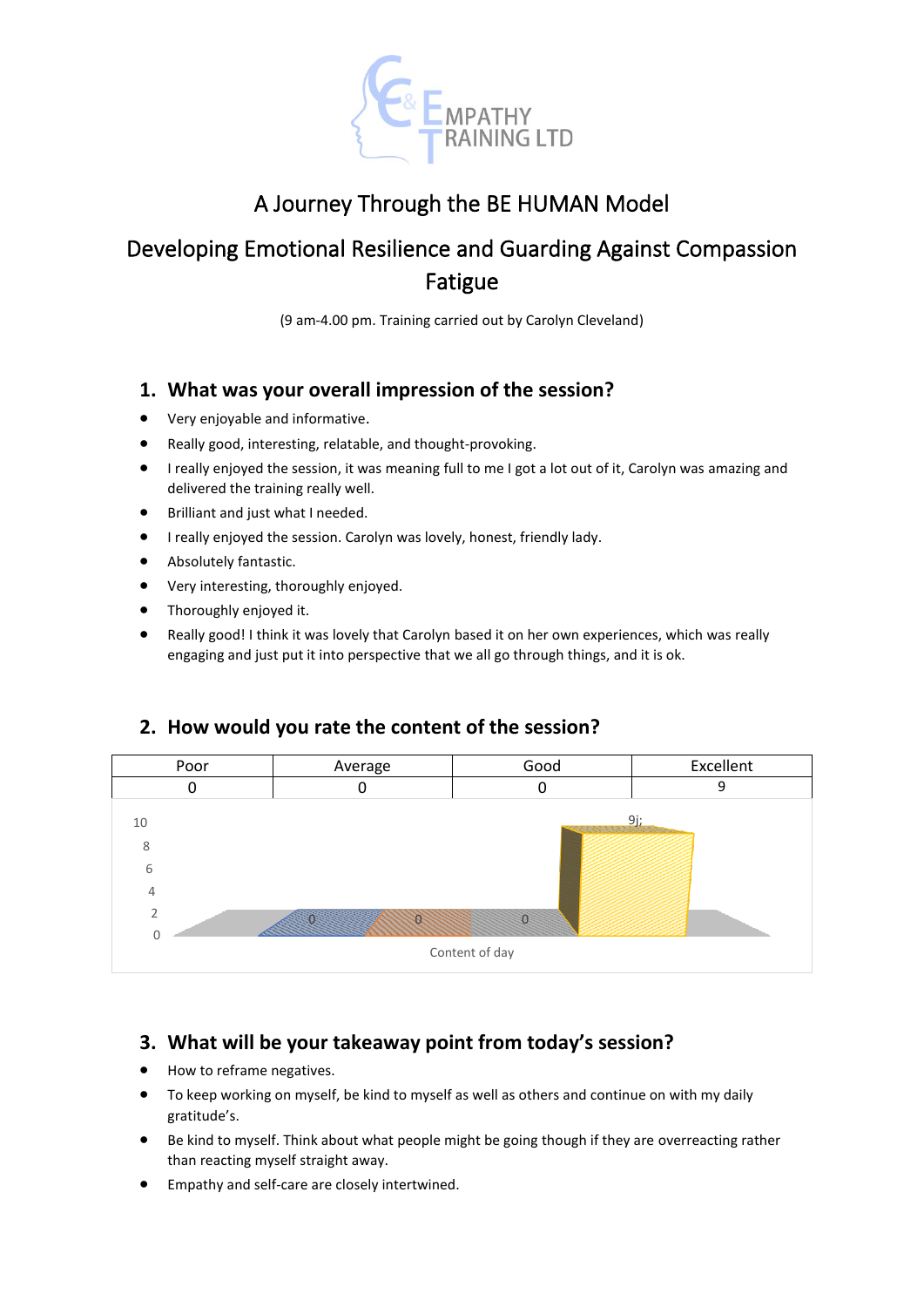

- That we all need to be kind to ourselves.
- Learn I look after yourself.
- To make more time for myself and treat myself first sometimes.
- Understanding myself and others.
- It gave me a real understanding on how to understand someone feelings and the differences between empathy, sympathy and apathy

# **4. Has your understanding/awareness about emotional resilience and guarding against care fatigue been enhanced following this session?**



### **5. Have you learnt something new about yourself professionally or personally?**



#### **If yes, name one thing you are more aware about yourself?**

- I can be negative but with a little push can start to look at things in a positive way.
- Clarification I am on the right tracks.
- To look out for myself as well as others, not just looking out for others all the time.
- That I need to protect myself. It is good to be empathetic, but then I need to remember not to hold onto the feelings of the other person.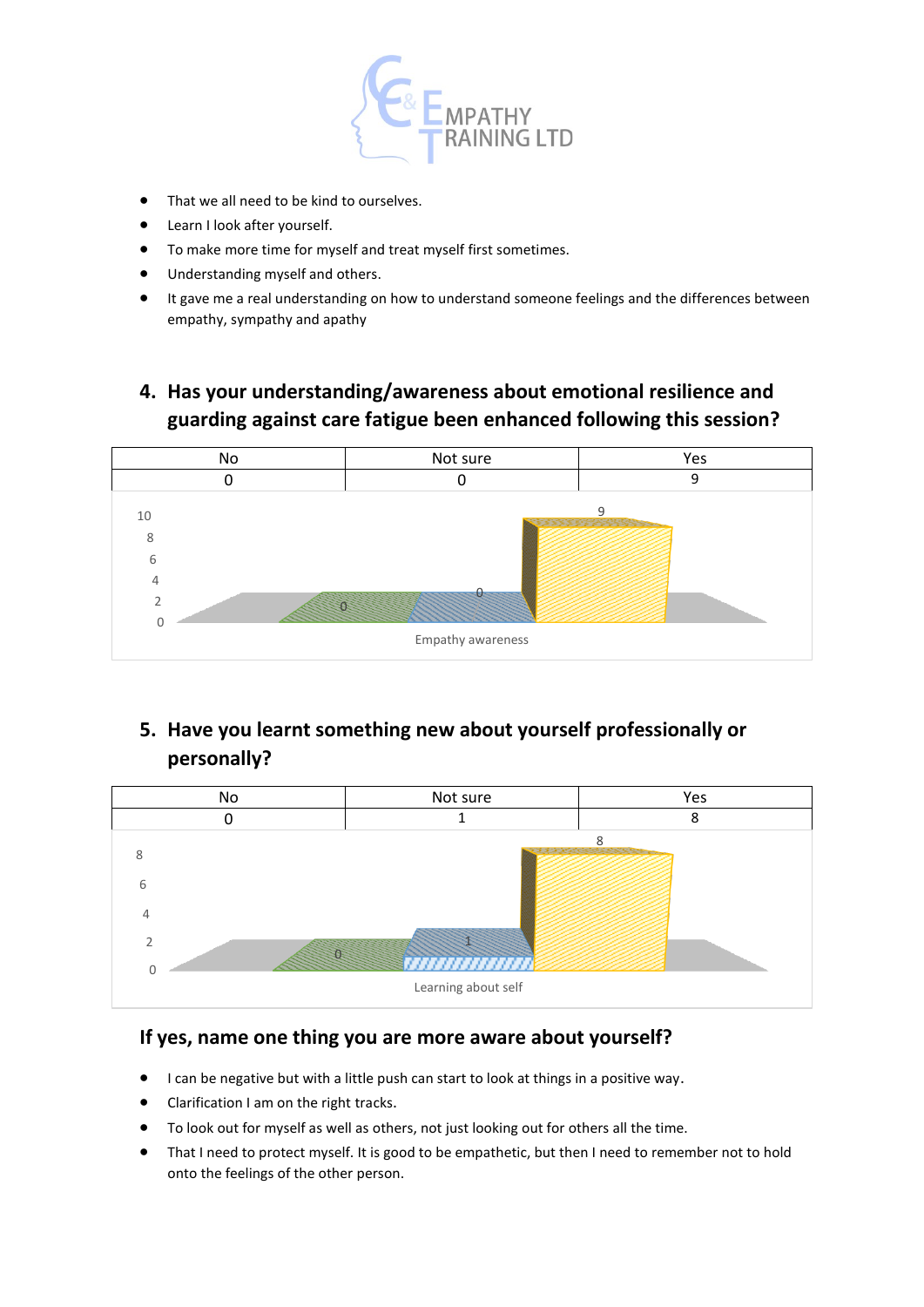

- Taking time out for reflection on me.
- Secondary traumatic stress and burn out.
- I need to say 'no' more and put myself first sometimes.
- For myself it is that I am a reactor with my emotions and can be triggered by the smallest thing, it is maybe to be calmer and discuss how I am feeling with certain issues with supervision.
- **6. Do you have more appreciation of how emotional resilience and longterm empathy engagement are connected?**



**7. Are you more aware of the influence that our own belief systems and thoughts can have on emotions, behaviours, and outlook?**



## **8. Have you learnt things to support you to continue to develop your own emotional resilience and outcome?**

- Yes, a couple of things.
- Yes, several things.
- Yes, several things.
- Yes, several things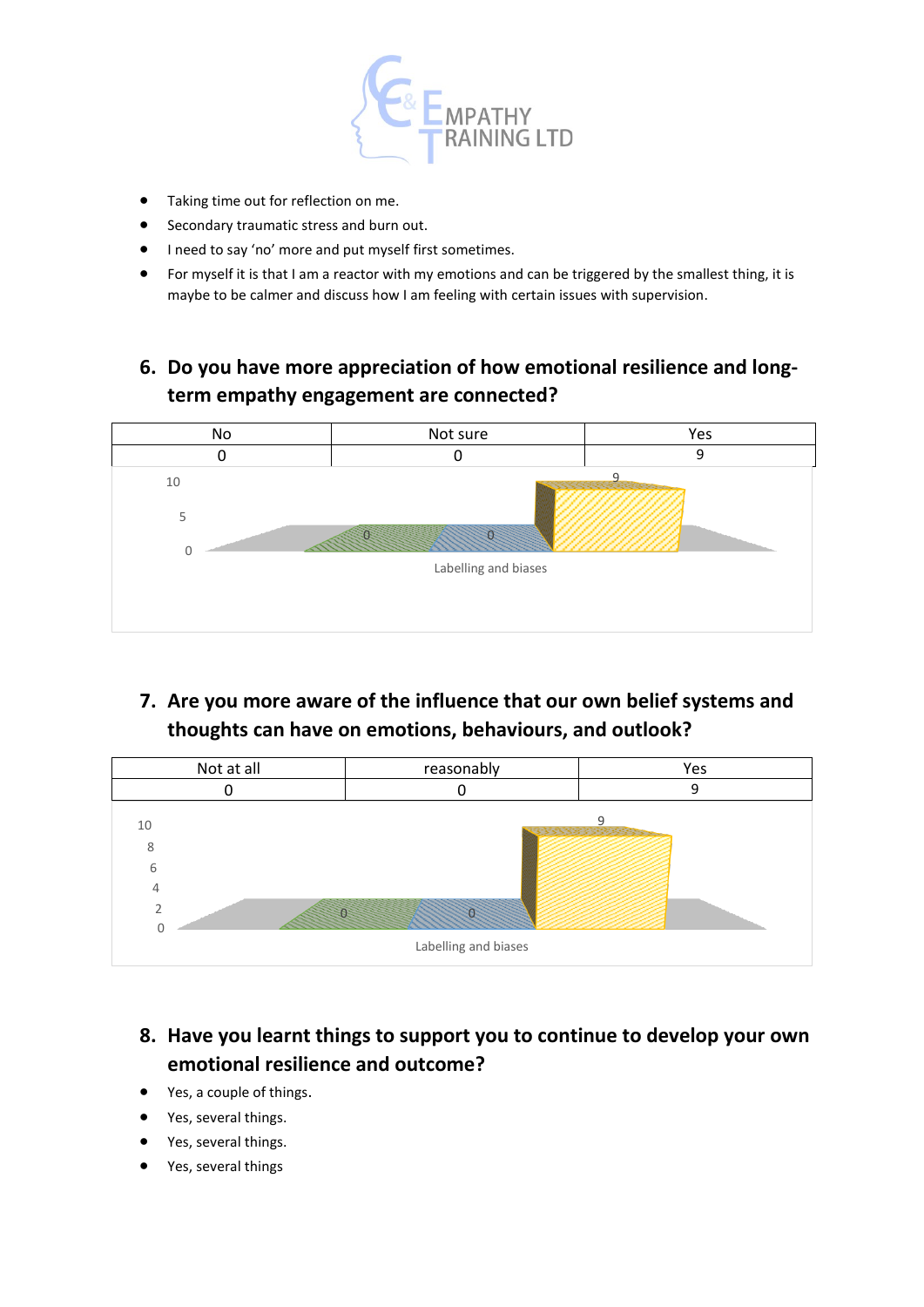

- Yes, several things.
- Yes, several things.
- Yes, several things.
- Yes, several things.
- Yes, a couple of things.

### **9. Name on thing you will be aiming to do differently following attending this session.**

- Look at positives and try to flip situations round if necessary.
- To try and step back from situations that others may be struggling with to try and understand what may be going on behind the reasons for their outburst or negative behaviour before reacting.
- If I have negative feeling think of three positive things, I have done to counter act the negative.
- To take more time out to look after my own wellbeing.
- Be more easily detached following an expression of empathy, as I often get too much into someone else's shoes.
- Stop and take stock of the day's events.
- To have more empathy for other people around me and put myself in their shoes.
- Setting more boundaries and giving myself more time.
- Just to discuss things and talk about how I am feeling instead of reacting to them.

# **10. Was the session relevant to your professional and personal development?**



# **11. In your opinion, who do you think would benefit from Carolyn's approach to emotional resilience training?**

- Professionals who work with other people.
- Everyone.
- Everyone who works in a caring capacity.
- Everyone in our team.
- Boris Johnson, please, I beg you!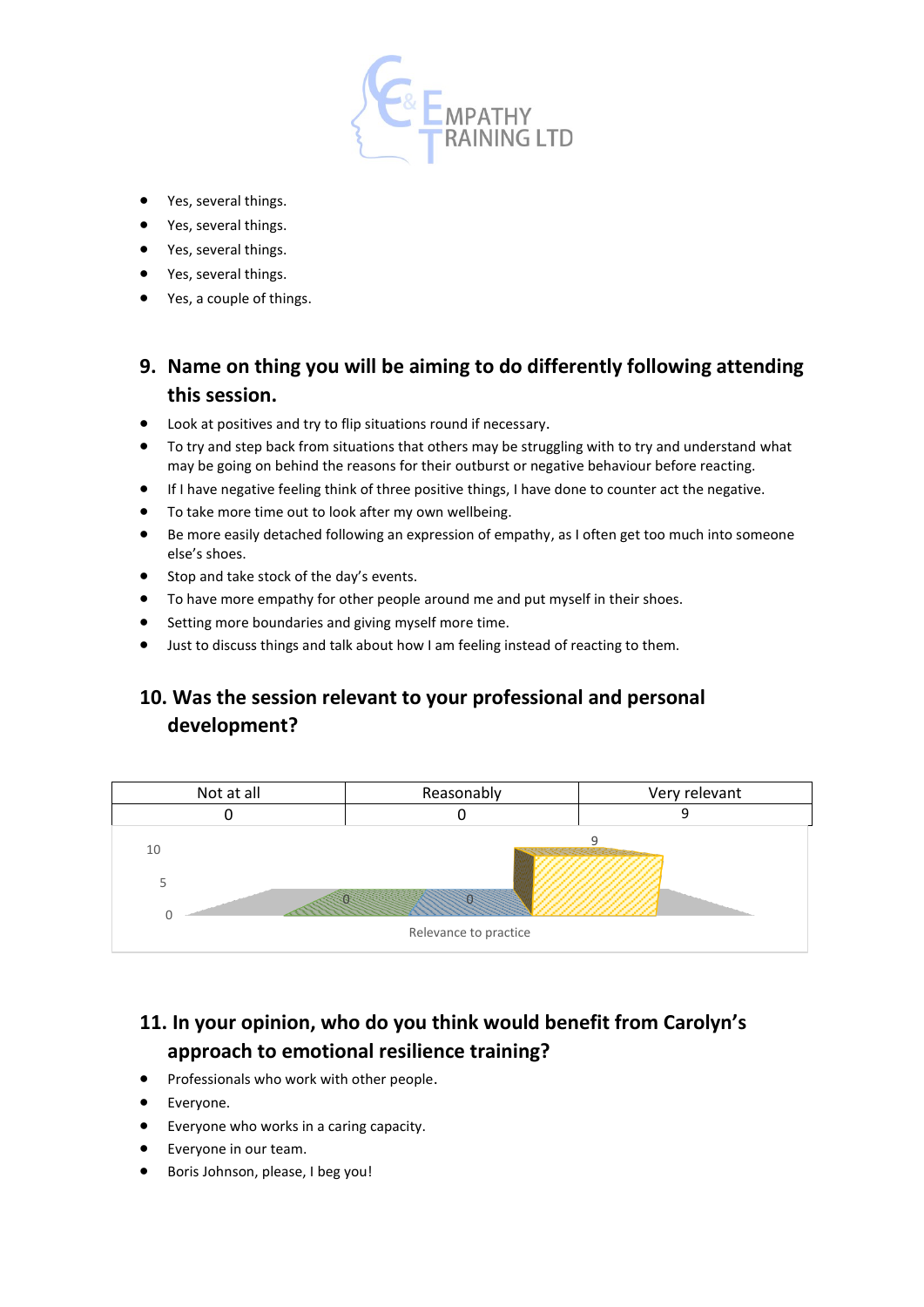

• Anyone who works for the NHS, I think when you are doing a job for years, you can become quite emotionless to situations when consistently dealing with them. I think the training puts feelings and emotions back into perspective.

#### **12.Would you recommend Carolyn and her work to others?**



# **13.What would you say to a colleague, who was unsure about attending Carolyn's session?**

- Carolyn is an excellent course leader, who is passionate about this work.
- Definitely do it. Carolyn is approachable, relatable, and extremely knowledgeable.
- Do it, I found it really beneficial personally and professionally.
- In the words of Shia Lebouf… 'Just DO IT'
- To definitely attend but be prepared with some tissues!
- Please do the training session it is good for you, makes your approach to things significantly different.
- It is a great course.
- I would tell them they should make time for themselves to attend as they will get a lot out of it with a fun and relaxed atmosphere.
- Just do it as it might not be what they initially.

#### **Is there anything Carolyn could do to improve your training experience?**

- $\bullet$  N/A
- Nope, only thing that would be nice is to do it face-to-face again one day hopefully
- Face-to-face training is always nice, but Carolyn made the virtual training interesting and engaging.
- Nothing.
- I would have liked to have known about what happened after the hospital meeting. I hope Carolyn got to meet the doctors and got an apology at least.
- Nothing it was done Brilliantly.
- No <del>€3</del>
- Face-to-face.